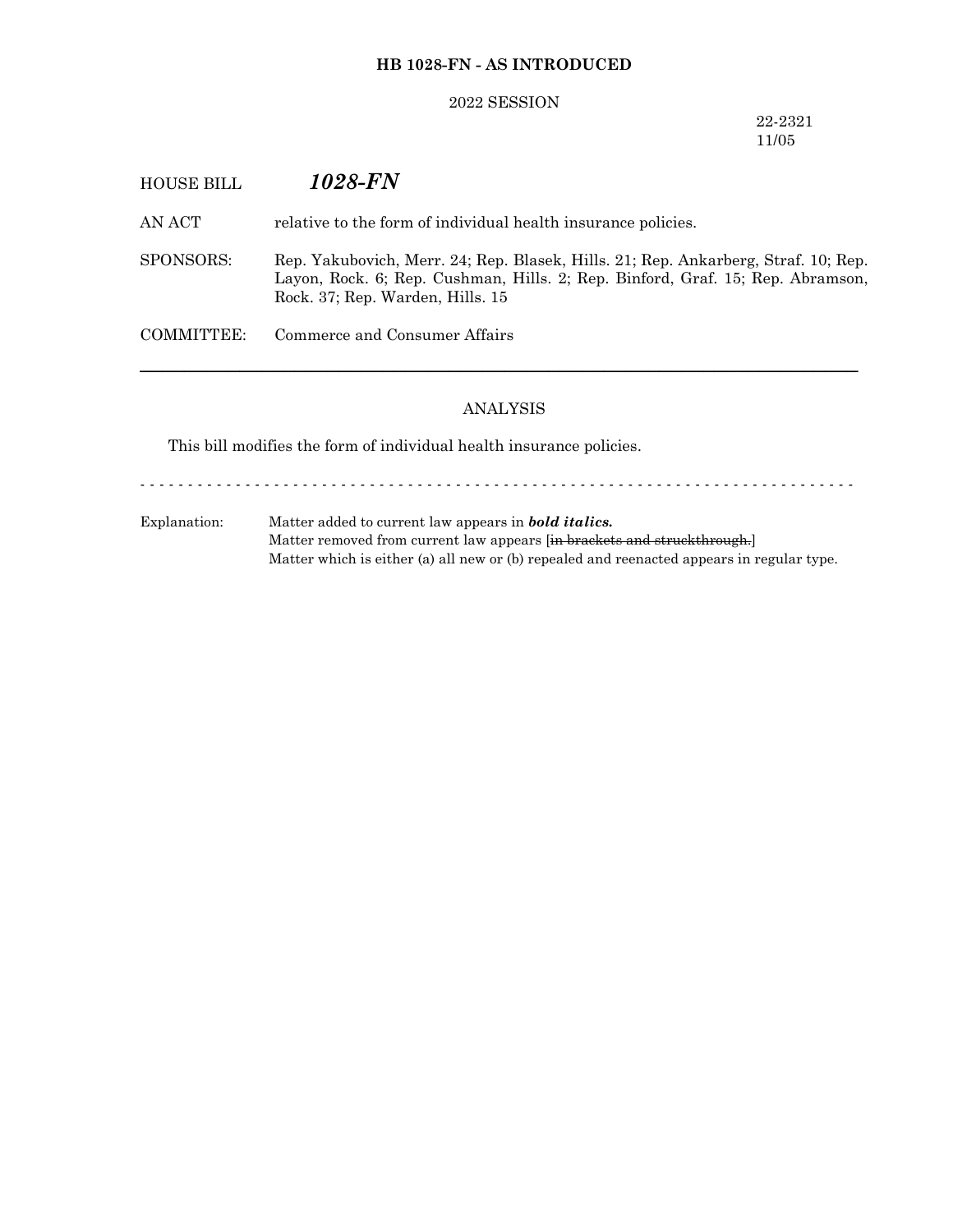#### **HB 1028-FN - AS INTRODUCED**

#### STATE OF NEW HAMPSHIRE

*In the Year of Our Lord Two Thousand Twenty Two*

AN ACT relative to the form of individual health insurance policies.

*Be it Enacted by the Senate and House of Representatives in General Court convened:*

1 Accident and Health Insurance; Form of Policy. Amend RSA 415:5, III to read as follows: 1

III. [Nonrenewable,] Individual health insurance policies which provide medical, hospital, or 2

major medical expense benefits for a specified term may be delivered or issued for delivery to any 3

person in this state [for purposes of providing short-term, interim coverage only and no such policy 4

shall provide coverage for a specified term in excess of 6 months, nor shall any such policy be issued 5

in this state to a person who was previously covered under short-term medical policies providing in 6

total more than 540 days of coverage within the preceding 24-month period]. 7

2 Effective Date. This act shall take effect 60 days after its passage. 8